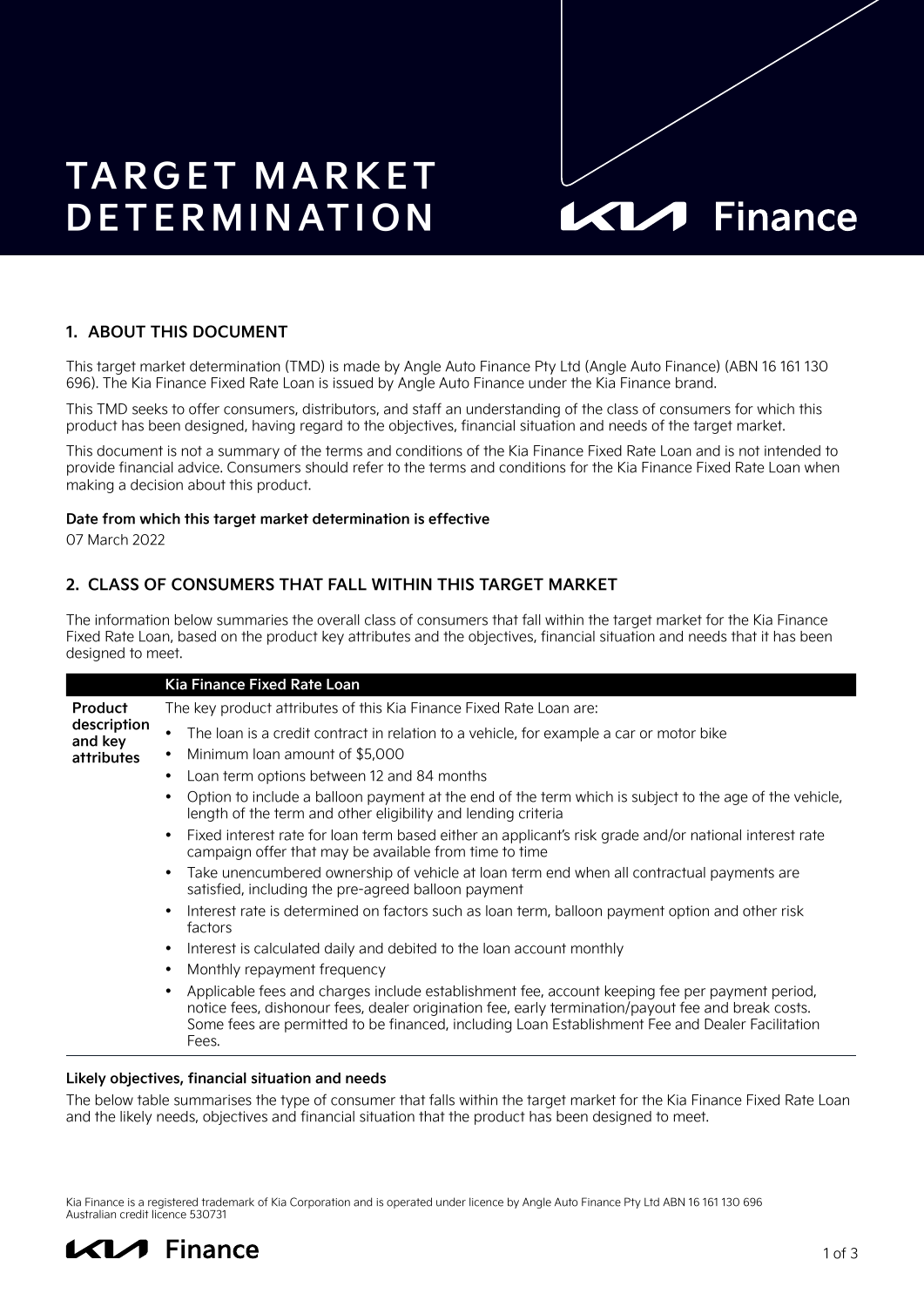|                                      | Kia Finance Fixed Rate Loan                                                                                                                                                                                                          |
|--------------------------------------|--------------------------------------------------------------------------------------------------------------------------------------------------------------------------------------------------------------------------------------|
| Class of<br><b>Consumer</b>          | This product has been designed for consumers that are at least 18 year of age, meet Angle Auto<br>Finance's eligibility and lending criteria, and want finance to purchase a vehicle predominantly for<br>personal, or domestic use. |
| Needs and<br><b>Objectives</b>       | This product has been designed for consumers who:                                                                                                                                                                                    |
|                                      | need funds to purchase a new, demonstrator or used vehicle including on road costs, accessories,<br>options and/or insurance, extended warranty and vehicle repair plan products, repaid across a<br>specified term                  |
|                                      | want to purchase the vehicle predominantly for personal or domestic use<br>$\bullet$                                                                                                                                                 |
|                                      | are able to service the principal balance of the loan and the interest as it accrues, inclusive of<br>٠<br>associated fees and charges                                                                                               |
|                                      | may want to provide a deposit amount<br>$\bullet$                                                                                                                                                                                    |
|                                      | want the certainty of a fixed interest rate and repayments<br>٠                                                                                                                                                                      |
|                                      | want to own the vehicle outright (subject to Angle Auto Finance's security interest) at the end of the<br>$\bullet$<br>loan term                                                                                                     |
| <b>Financial</b><br><b>Situation</b> | Consumers that are able to demonstrate capacity to make the required repayments of principal and<br>interest amounts over the contracted loan term.                                                                                  |

The following alternative repayment options for the Kia Finance Fixed Rate Loan are designed for consumers in the target market who have the characteristics described below:

- Repayments with no balloon (fully amortising): consumers who want to repay all of the principal balance during the loan term.
- Repayments with a final balloon: consumers who want to defer repayment of a portion of the principal balance and pay a lump sum at the end of the loan term.

#### **Excluded class of consumers**

The Kia Finance Fixed Rate Loan has not been designed for consumers who:

- Are under 18 years of age
- Are undischarged bankrupts
- Hold a visa that is not an acceptable type
- Have unpredictable and inconsistent income
- Want to purchase a vehicle for predominantly business purposes
- Want a variable interest rate finance option to purchase a vehicle
- Want to make extra or additional repayments without incurring fees or charges
- Are unable to meet any applicable balloon payment at the end of the loan term

#### **Consistency between target market and the product**

This product is likely to be consistent with the likely objectives, financial situation and needs of the class of consumers in the target market. This is based on an assessment of the key terms, features and attributes of the product and a determination that these are consistent with the identified class of consumers.

# **3. HOW THIS PRODUCT IS TO BE DISTRIBUTED**

#### **Distribution channels**

These products are designed to be distributed through the following means:

• Kia Finance Fixed Rate Loan: Through accredited third party Kia dealerships

#### **Distribution conditions and restrictions**

The Kia Finance Fixed Rate Loan should only be distributed under the following circumstances:

- Dealerships must be parties to a Retail Dealer Agreement with Angle Auto Finance.
- Employees of dealerships must be accredited and trained by Angle Auto Finance in order to carry out all their functions, including to distribute this product in accordance with the distribution conditions having regard to the target market of the product.
- Brokers must be accredited by Angle Auto Finance in order to carry out their functions, including to distribute this product in accordance with the distribution conditions having regard to the target market.

Kia Finance is a registered trademark of Kia Corporation and is operated under licence by Angle Auto Finance Pty Ltd ABN 16 161 130 696 Australian credit licence 530731